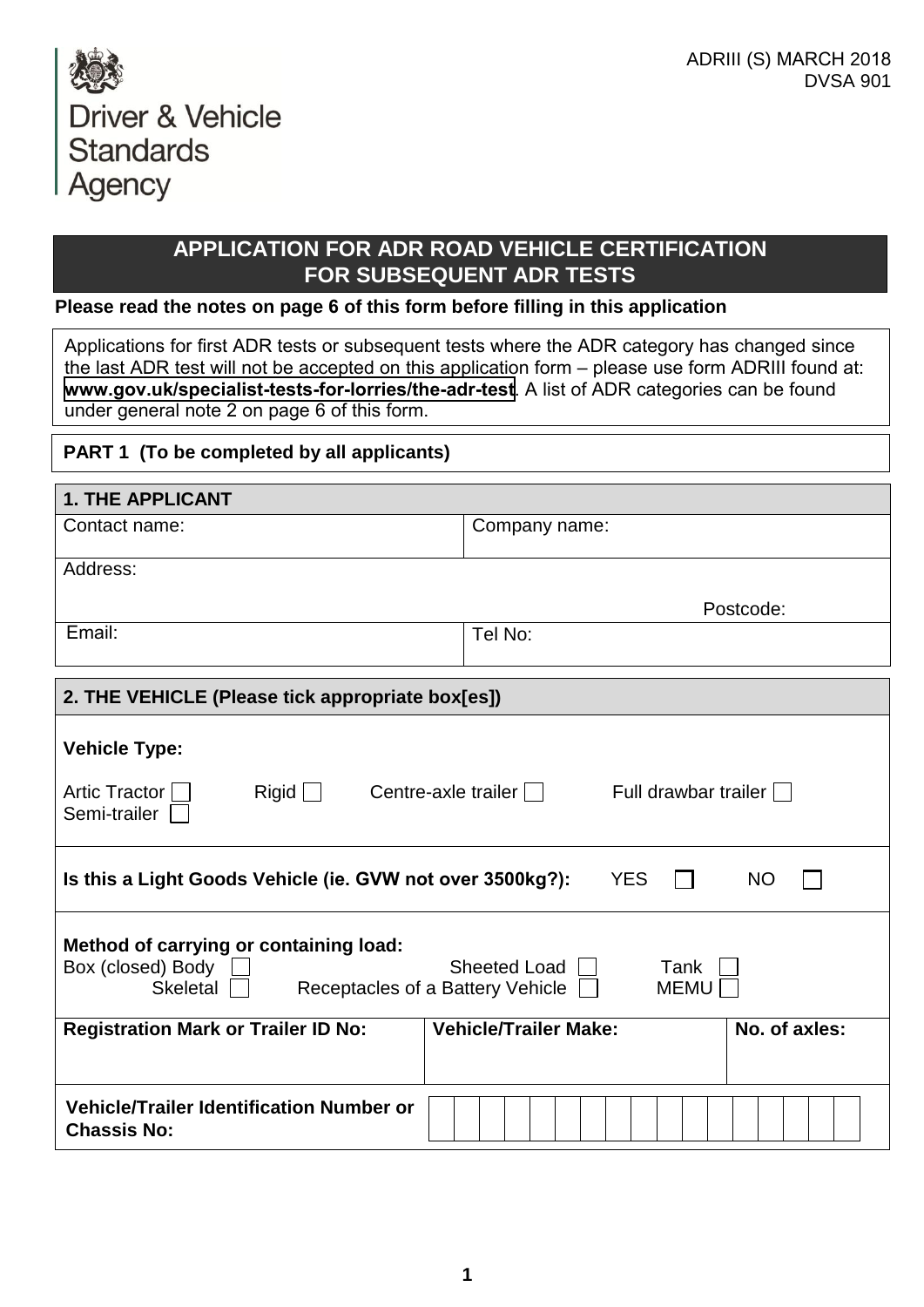# **2. THE VEHICLE (Continued)**

# **For fixed-tank and battery-vehicles:**

| Year of make:                       | Initial Inspection Cert no:                  |
|-------------------------------------|----------------------------------------------|
| Tank manufacturer:                  | Tank Serial no:                              |
| Identification of battery-elements: | or see attached (list) $\Box$                |
| Tank code (ADR 4.3.3.1 / 4.3.4.1):  | Special provisions (ADR 6.8.4 / note 11(e)): |
|                                     |                                              |

| 3. THE VEHICLE OWNER / OPERATOR (To be completed by all applicants)                                                                                                                                                             |                     |  |
|---------------------------------------------------------------------------------------------------------------------------------------------------------------------------------------------------------------------------------|---------------------|--|
| Company name:                                                                                                                                                                                                                   |                     |  |
|                                                                                                                                                                                                                                 |                     |  |
| Address:                                                                                                                                                                                                                        |                     |  |
| Postcode:                                                                                                                                                                                                                       | Tel No:             |  |
|                                                                                                                                                                                                                                 |                     |  |
| <b>4. THE TEST</b>                                                                                                                                                                                                              |                     |  |
| 1 <sup>st</sup> choice DVSA Stn name:                                                                                                                                                                                           |                     |  |
| $1st$ choice ATF / DP name:<br>ATF / DP number: H / P                                                                                                                                                                           | Date / time:        |  |
|                                                                                                                                                                                                                                 |                     |  |
| 2 <sup>nd</sup> choice DVSA Stn name:                                                                                                                                                                                           |                     |  |
| $2^{nd}$ choice ATF / DP name:                                                                                                                                                                                                  | Date / time:        |  |
| ATF / DP number: H / P                                                                                                                                                                                                          |                     |  |
| Do you require DVSA to book an MOT test with this ADR test?                                                                                                                                                                     |                     |  |
|                                                                                                                                                                                                                                 | YES I<br><b>NO</b>  |  |
| (Only applicable for tests at a DVSA site. MOT & non-technical tests at an ATF must be booked                                                                                                                                   |                     |  |
| directly with the AFT. If the MOT is already booked please tick no. It may not be possible to link                                                                                                                              |                     |  |
| an ADR test to an existing MOT booking, you will be contacted to arrange an alternative test<br>date if appropriate).                                                                                                           |                     |  |
| Do you intend presenting the vehicle / trailer laden with Dangerous Goods?                                                                                                                                                      |                     |  |
|                                                                                                                                                                                                                                 | YES  <br>$NO \perp$ |  |
| If yes, the DVSA test station will arrange a suitable test date and time. (If you are presenting<br>the vehicle / trailer at an ATF please check with the ATF whether the Dangerous Goods carried<br>can be accepted for test). |                     |  |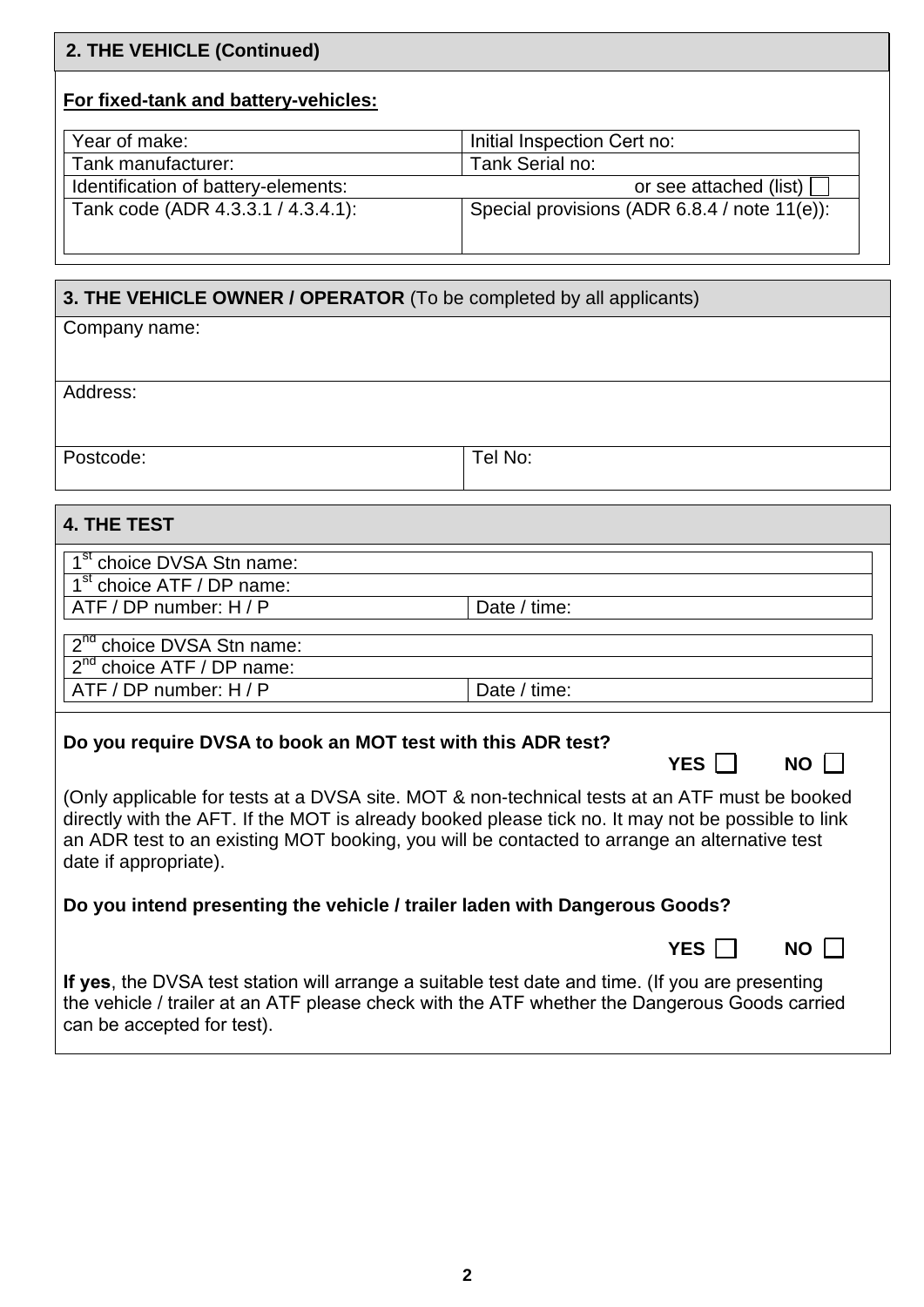## **PART 2 (To be completed by all applicants)**

## **5. PAYMENT METHOD**

### **PAYMENT DETAILS**

 Details of the current fees can be found on our website at **www.gov.uk/dvsa** or by telephoning our **Customer Contact Centre** on **0300 123 9000**.

You can pay the application fee by one of the following methods:

- 1. **Cheques / postal orders** payable to the 'Driver and Vehicle Standards Agency' or ('DVSA') and only accepted with postal applications.
- 2. **Credit / debit card** if you choose to pay by this method, then once your application has been received, you will be contacted by email with instructions on how to arrange your card payment.
- 3. **Pre-funded account** if you are a regular user of the scheme this is the quickest method to use. For pre-funded accounts, the signatory on the application must be a delegate authorised to use the account. For more information on setting up a pre-funded account, go to **www.gov.uk/dvsa**.

| How are you paying for this application? (Please tick one box)         |         |                                                                                                |
|------------------------------------------------------------------------|---------|------------------------------------------------------------------------------------------------|
| Cheque / Postal Order                                                  |         | Payable to 'Driver and Vehicle Standards Agency'<br>or 'DVSA' (only with postal applications). |
| Credit / Debit Card                                                    |         | Payment to be made after application is received.                                              |
| <b>DVSA Pre-funded Account</b>                                         | PFA No. |                                                                                                |
| I hereby authorise the Driver and Vehicle Standards Agency to take the |         |                                                                                                |

I hereby authorise the **Driver and Vehicle Standards Agency** to take the amount stated from my bank / prefunded account in respect of my application.

#### **SIGNATURE DETAILS**

Please sign and print your name if you are either the **card holder or the PFA delegate**. A typed 'signature' is acceptable if sending your form electronically.

| Signature:         | Date: |
|--------------------|-------|
| <b>Print name:</b> |       |

#### **ON COMPLETION**

- Please attached your **fully completed** application to the 'Technical Application System' (TAS) available on **www.gov.uk/dvsa**.
- Should you experience problems accessing TAS, please try an alternative web browser.
- For postal applications please send to: **ADR Team, DVSA, Ellipse, Padley Road, Swansea, SA1 8AN.**
- For further information, please email: **enquiries@dvsa.gov.uk** or telephone **DVSA Customer Contact Centre: 0300 123 9000**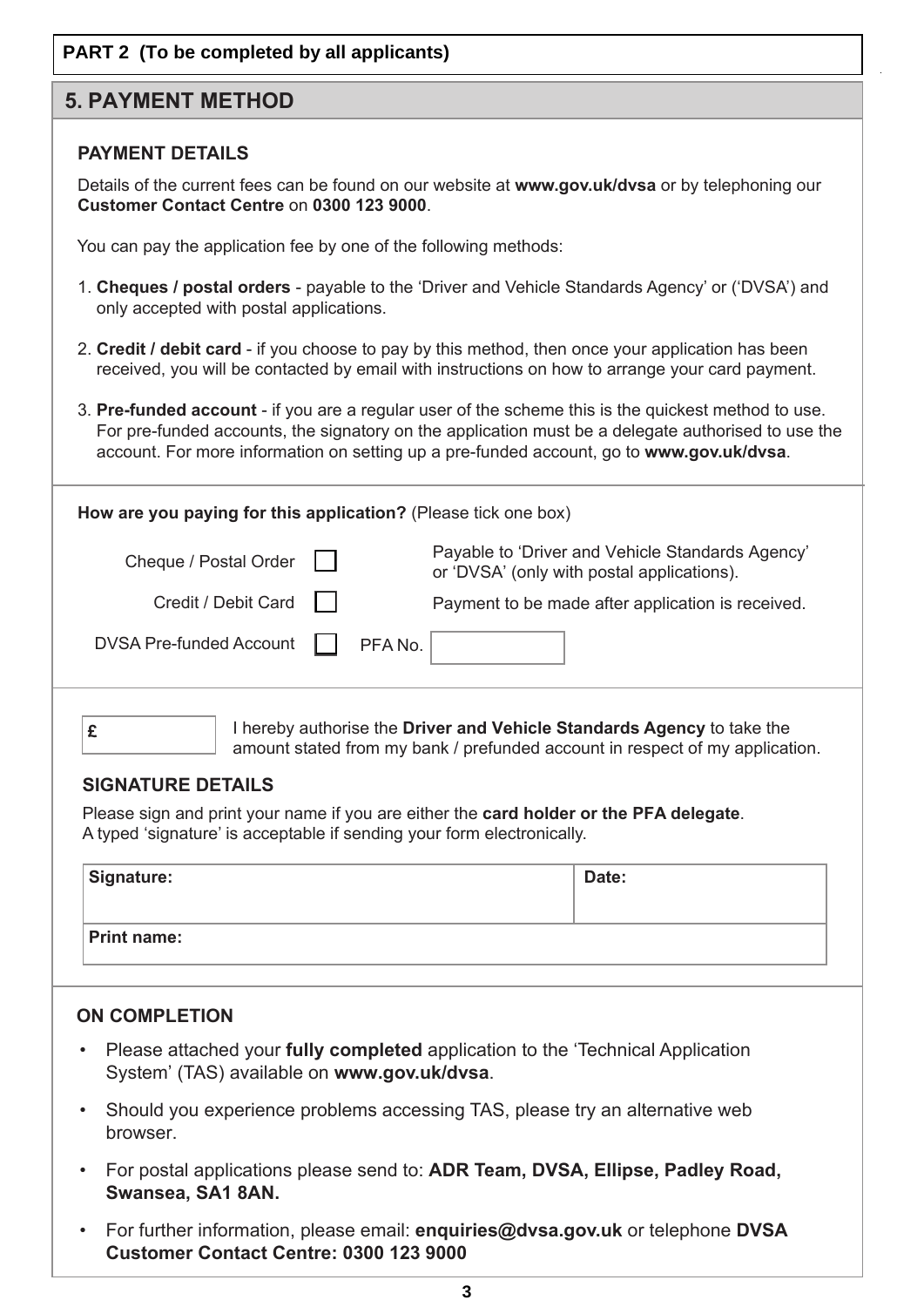| PART 3 - DECLARATIONS (To be completed by all applicants)                                                                                                                                                                                      |            |             |  |
|------------------------------------------------------------------------------------------------------------------------------------------------------------------------------------------------------------------------------------------------|------------|-------------|--|
| <b>6. CERTIFICATION</b>                                                                                                                                                                                                                        |            |             |  |
| Is this vehicle to be certified to the same category(s) as last presented for ADR?                                                                                                                                                             |            |             |  |
|                                                                                                                                                                                                                                                | YES        | $NO$ $\Box$ |  |
| If NO, you will need to complete form ADRIII – Application for First ADR Road Vehicle<br>Certification or a Change to Existing ADR Category. NB Removal of the OX category is<br>not considered to be a change of category for these purposes. |            |             |  |
| Are all the extension boxes on the reverse of the current ADR1C certificate utilised?                                                                                                                                                          |            |             |  |
|                                                                                                                                                                                                                                                | YES $\Box$ | $NO$ $\Box$ |  |
| For all explosives vehicles: Do you intend carrying goods of compatibility group J?                                                                                                                                                            |            |             |  |
|                                                                                                                                                                                                                                                | YES $\Box$ | NO          |  |
| For EXIII explosive vehicles: Do you intend carrying UN0331 or UN0332 in Tank / Tank                                                                                                                                                           |            |             |  |
| Containers?                                                                                                                                                                                                                                    | YES $\Box$ | <b>NO</b>   |  |
| special explosives compartment, tank vehicle or trailer stability?<br>If YES, please list any alterations to the vehicle / trailer since the last ADR<br>test (see note section 5 on page 6):                                                  | YES $\Box$ | $NO$ $\Box$ |  |
| For all tank and battery vehicles, have any repairs or alterations or damage likely to affect<br>their safety occurred to the tank or battery or their equipment since the last ADR<br>examination?                                            |            |             |  |
|                                                                                                                                                                                                                                                | YES        | $NO$ $\Box$ |  |
| If yes, is a Certificate of Exceptional Examination carried out under ADR 6.8.2.4.4. after the                                                                                                                                                 |            |             |  |
| repairs alteration or damage available on the VCA tank database?                                                                                                                                                                               | YES        | $NO \perp$  |  |
| If applicable, which Department for Transport Appointed Inspection Body issued the<br><b>Certificate of Exceptional Examination?</b>                                                                                                           |            |             |  |
|                                                                                                                                                                                                                                                |            |             |  |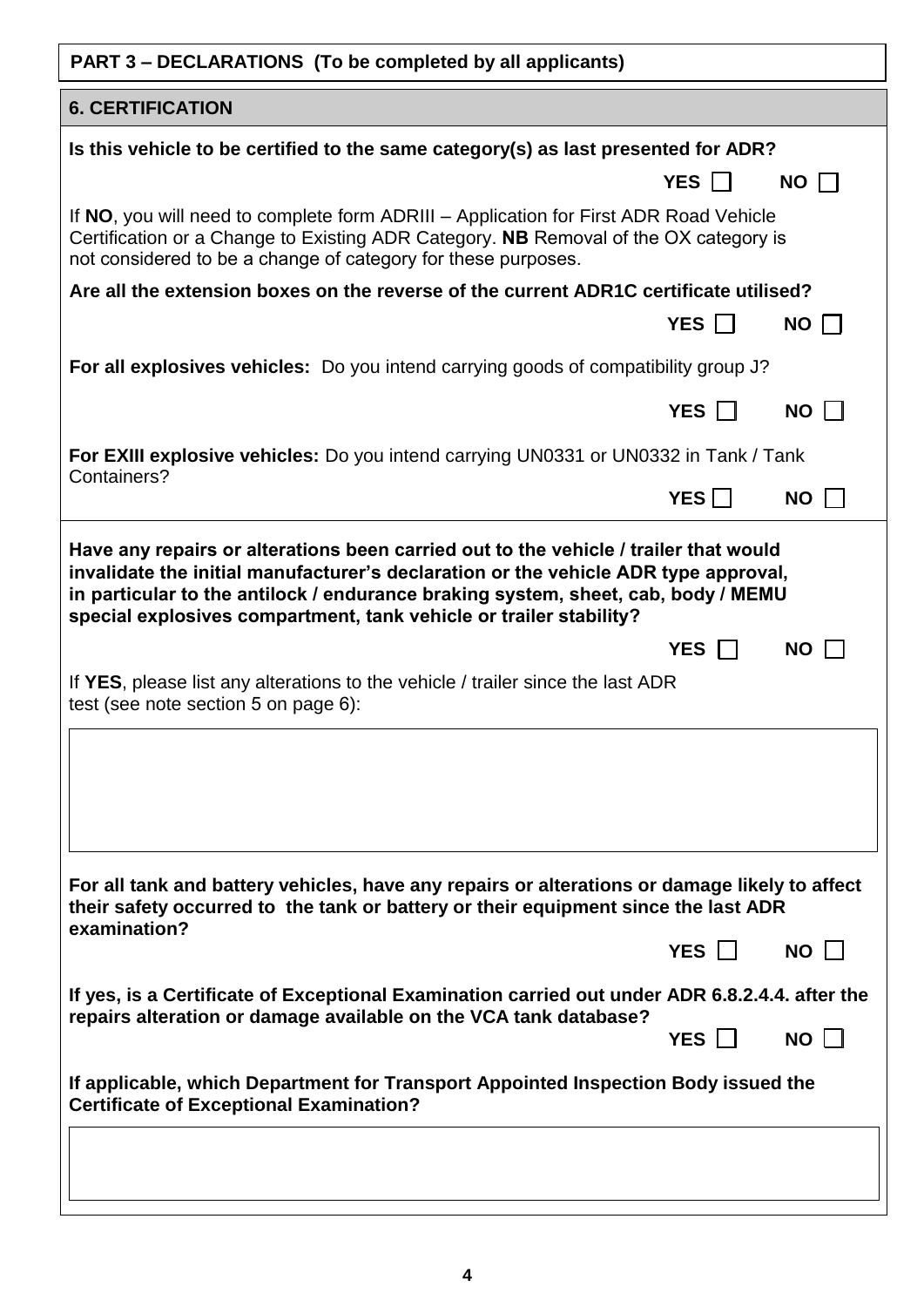## **7. TANK CERTIFICATES, ETC (TANK, MEMU AND BATTERY VEHICLES ONLY)**

The applicant must provide the following with the application (copies are acceptable, but originals must be produced on the day of the test – see notes section 3 on page 6):

- Tank Product List (first application only unless list has changed)
- TC2 or TV6 Tank Initial Approval Certificate Number:
- TC3 or TV8 Tank Periodical Test Certificate Number:
- Tank Lining Annual Condition Certificate (only applicable if carrying Bromine)
- Schedule of battery-elements if not listed at part 1 item 2 (battery-vehicles first application only)
- Water Weight Test Certificate Number:

(applicable for MEMU vehicles carrying solids / granular /gelatinous substances that cannot be issued with a TC2 /TC3)

#### **I DECLARE THAT THE INFORMATION GIVEN ON THIS FORM IS TRUE AND HAS BEEN SIGNED BY A DULY COMPETENT PERSON**

| Signed:  | Name (BLOCK CAPITALS):                  |       |
|----------|-----------------------------------------|-------|
| Company: | <b>Status (e.g. Transport Manager):</b> | Date: |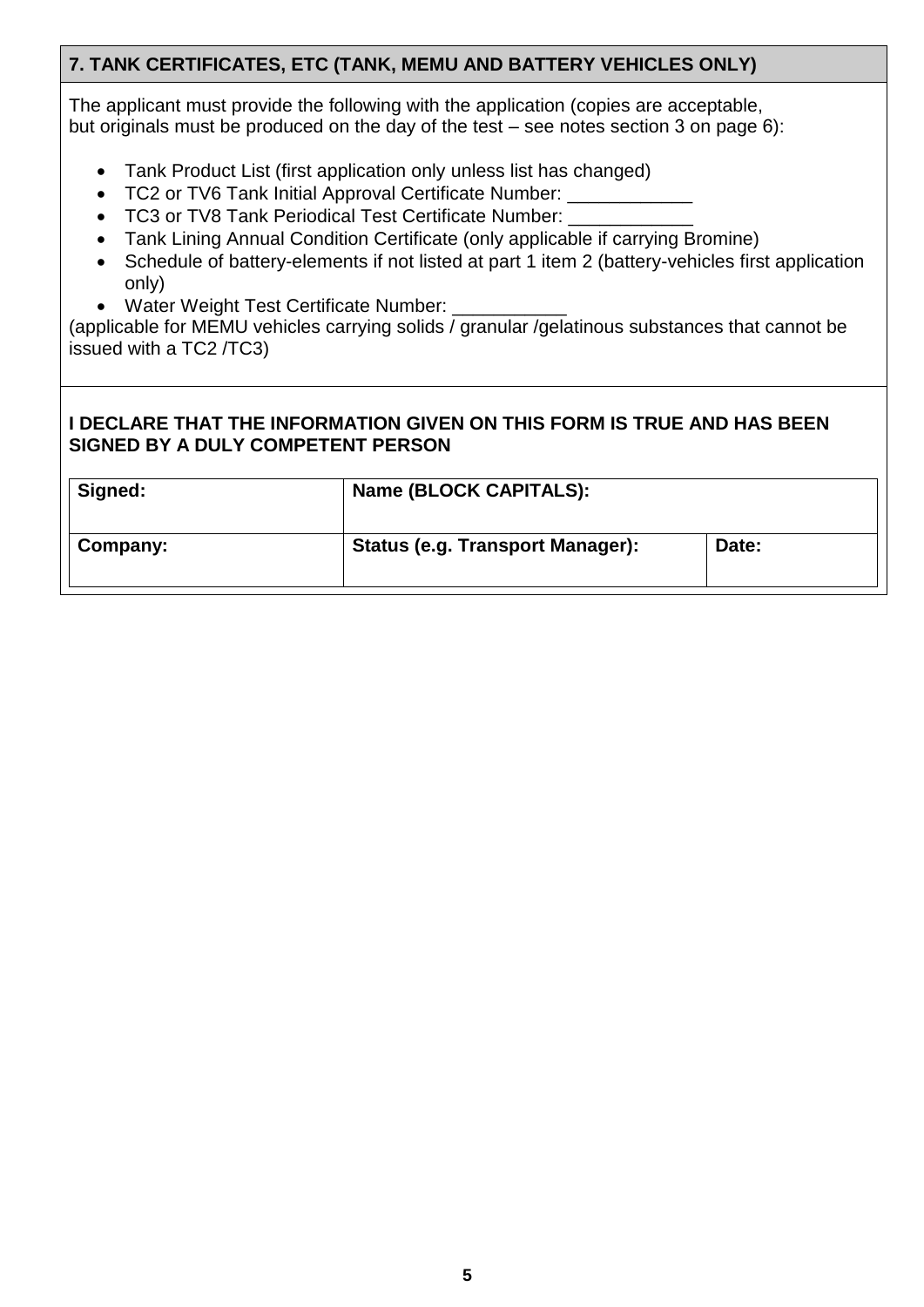## **GENERAL**

- 1. Applications for first ADR examination or applications where the category of ADR has changed since the last ADR certification must be applied for using form ADRIII (Application for First ADR Road Vehicle Certification or a Change to Existing ADR Category)
- 2. ADR categories:

Type EX/II / EXIII: For vehicles intended for the carriage of Class I explosive substances and articles

- Type FL: For vehicles intended for the carriage of liquids with a flash point of not more *than 60ºC\* or flammable gases in tank containers, portable tanks or MEGCs of more than 3000 litres capacity, fixed tanks or demountable tanks of more than 1000 litres capacity and for battery vehicle of more than 1000 litres capacity intended for the carriage of flammable gases or, vehicles intended for the carriage of Hydrogen Peroxide, stabilised or Hydrogen Peroxide, aqueous solution stabilised with more than 60% Hydrogen Peroxide (Class 5.1 UN No 2015) in tank containers or portable tanks of more than 3000 litres capacity, or fixed tanks or demountable tanks of more than 1000 litres capacity. \* excluding diesel fuel complying with standard EN590:2013 & AC:2014, gas oil and heating oil (light) UN 1202 with a flash point as specified in standard EN590:2013 & AC:2014*
- Type AT: For vehicles other than those of Types FL, intended for the carriage of dangerous goods in tank containers, portable tanks or MEGCs of more than 3000 litres capacity, fixed tanks or demountable tanks of more than 1000 litres capacity and for battery vehicles of more than 1000 litres capacity other than those of Type FL.
- 3. Applications should be made not less than 10 working days before inspection is required. Applications must be accompanied by valid Tank Test Certificates etc. (see notes section 10), and any declarations that may be required.
- 4. Separate applications should be made for each vehicle (i.e. motor vehicle, trailer or semitrailer) for which an ADR certificate is required.
- 5. If modifications have been carried out to the vehicle since it was last plated by DVSA, details must be given and, if applicable, a VTG10 (Notifiable Alteration) form should be enclosed with this application. Further details regarding notifiable alterations can be found at: **[www.gov.uk/government/publications/details-of-notifiable-alterations](www.gov.uk/government/publications/details-of-notifiable-alterations-orapplication-for-a-change-of-plated-details-of-a-goods-motor-vehicle)[orapplication-for-a-change-of-plated-details-of-a-goods-motor-vehicle](www.gov.uk/government/publications/details-of-notifiable-alterations-or-application-for-a-change-of-plated-details-of-a-goods-motor-vehicle)**
- 6. If you are not able to keep an appointment for a test, let the test station know as soon as possible - fees may be forfeited for late cancellation or failure to attend.
- 7. Further details regarding the carriage of dangerous goods can be found at: **<www.gov.uk/specialist-tests-for-lorries/the-adr-test>**
- 8. A photocopy of both sides of the current or most recent ADR1 certificate must be enclosed with the application. The current ADR1C certificate must be presented at the time of test for validation. If the ADR1C has been lost this should be declared in writing and returned to DVSA if found.